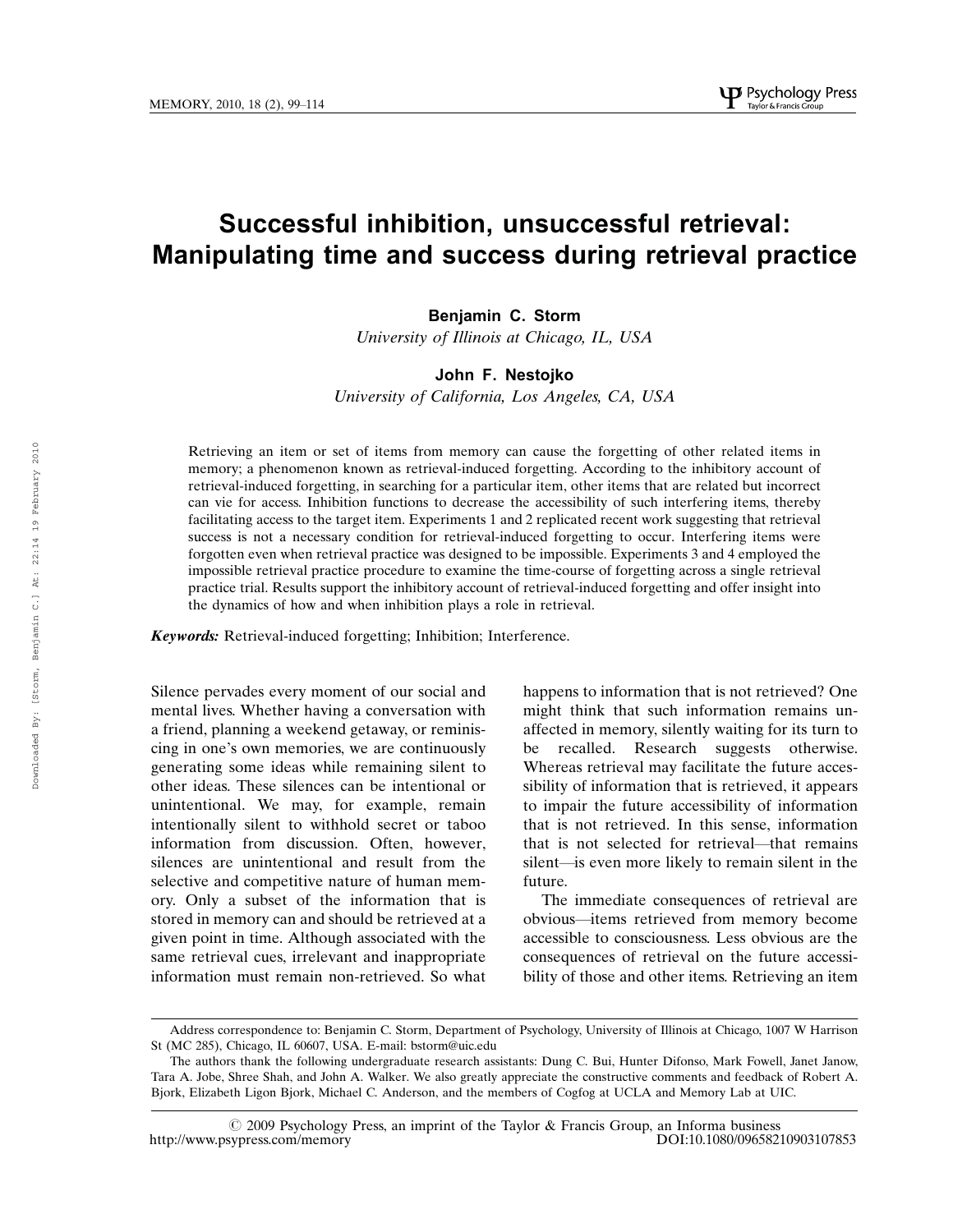from memory does not only make that item temporarily accessible, it permanently modifies the representation of that item in memory (Bjork, 1975). Consequently, information retrieved from memory becomes more recallable in the future than it would have been otherwise, and to an extent beyond that which would have occurred given extra study (see e.g., Roediger & Karpicke, 2006). Perhaps most surprising is the effect retrieval has on the accessibility of other items. Whereas many models of memory predict that non-retrieved information should become more accessible following the retrieval of related information (see e.g., Anderson, 1983; Loftus, 1973), a burgeoning body of work on retrievalinduced forgetting suggests that non-retrieved information may actually become less recallable (Anderson, Bjork, & Bjork, 1994).

The majority of research on retrieval-induced forgetting has employed the retrieval practice paradigm, which involves three main phases: study, retrieval practice, and a final test (see Anderson et al., 1994). In the study phase participants study a list of items, often category/ exemplar pairs (e.g., fruit: lemon, profession: dentist, fruit: plum, profession: accountant), presented one at a time and in an interspersed order. Participants then retrieve half of the exemplars from half of the categories via guided retrieval practice (e.g., fruit: le\_\_\_\_\_). Practised exemplars are referred to as  $Rp+$  items (e.g., *lemon*), nonpractised exemplars from practised categories are referred to as Rp- items (e.g., plum), and exemplars from non-practised categories are referred to as Nrp items (e.g., dentist, accountant). After a brief delay (5-20 minutes), a memory test is administered. Not surprisingly,  $Rp+$  items are better recalled than are both Rp– and Nrp items. The more surprising finding is that Rp– items are recalled less well than Nrp items. It is this difference between Rp- and Nrp items that is referred to as retrieval-induced forgetting.

Retrieval-induced forgetting has been shown to be a robust and general phenomenon. Not only is it found using semantically associated categorical information, but for visual scenes and event narratives in eye-witness memory (e.g., MacLeod, 2002; Shaw, Bjork, & Handal, 1995), visuo-spatial materials (e.g., Ciranni & Shimamura, 1999), fact learning (e.g., Anderson & Bell, 2001; Carroll, Campbell-Ratcliffe, Murnane, & Perfect, 2007), mathematic computations (e.g., Phenix & Campbell, 2004), autobiographical memories (e.g., Barnier, Hung, & Conway, 2004), and social information (e.g., Storm, Bjork, & Bjork, 2005). Whereas the empirical phenomenon of retrieval-induced forgetting is well accepted, the mechanism thought to underlie retrieval-induced forgetting remains much more controversial.

The idea that retrieval acts as a self-limiting process is not new to memory research (Roediger, 1978). Retrieval strengthens the items that are retrieved, and such strengthening may block the retrieval of other items associated with the same retrieval cue. However, recent evidence suggests that retrieval-induced forgetting may in some instances result from active inhibitory processes that function to resolve interference. In order to operate adaptively, a memory system must have some means of selecting target items in the face of interference from competing items. For example, there may be strong yet contextually inappropriate items that are activated by a given retrieval cue, and it is essential that there be some means of bypassing or attenuating the interference caused by those competing items. Anderson and colleagues have argued that one way in which this type of competition can be resolved is through inhibition (Anderson, 2003, 2005; Anderson, Bjork, & Bjork, 1994; Bjork, Bjork, & Anderson, 1998). In the retrieval practice paradigm the retrieval cues presented during retrieval practice may activate non-target items  $(Rp-$  items) in addition to target items  $(Rp+$ items), creating competition, and requiring that the non-target items be selected against, or inhibited. As a consequence of this inhibition, non-practised items become less accessible in the future than they would have been otherwise.

Researchers who doubt the role of inhibition in retrieval-induced forgetting often argue that it can be explained more parsimoniously by processes of associative interference. Retrieval practice strengthens the association between the practised item and its associated retrieval cue, and by strengthening a subset of items associated with a common retrieval cue, non-practised items will suffer from response competition at the time of test, therefore becoming less accessible given that same retrieval cue. One problem with this explanation is that retrieval-induced forgetting is also observed when independent cues are employed (Anderson & Spellman, 1995). That is, not only is the recall of Rp- items impaired when participants are tested using the same category cues, but also when they are tested using novel, independent, category cues. Cue-independent retrieval-induced forgetting has been replicated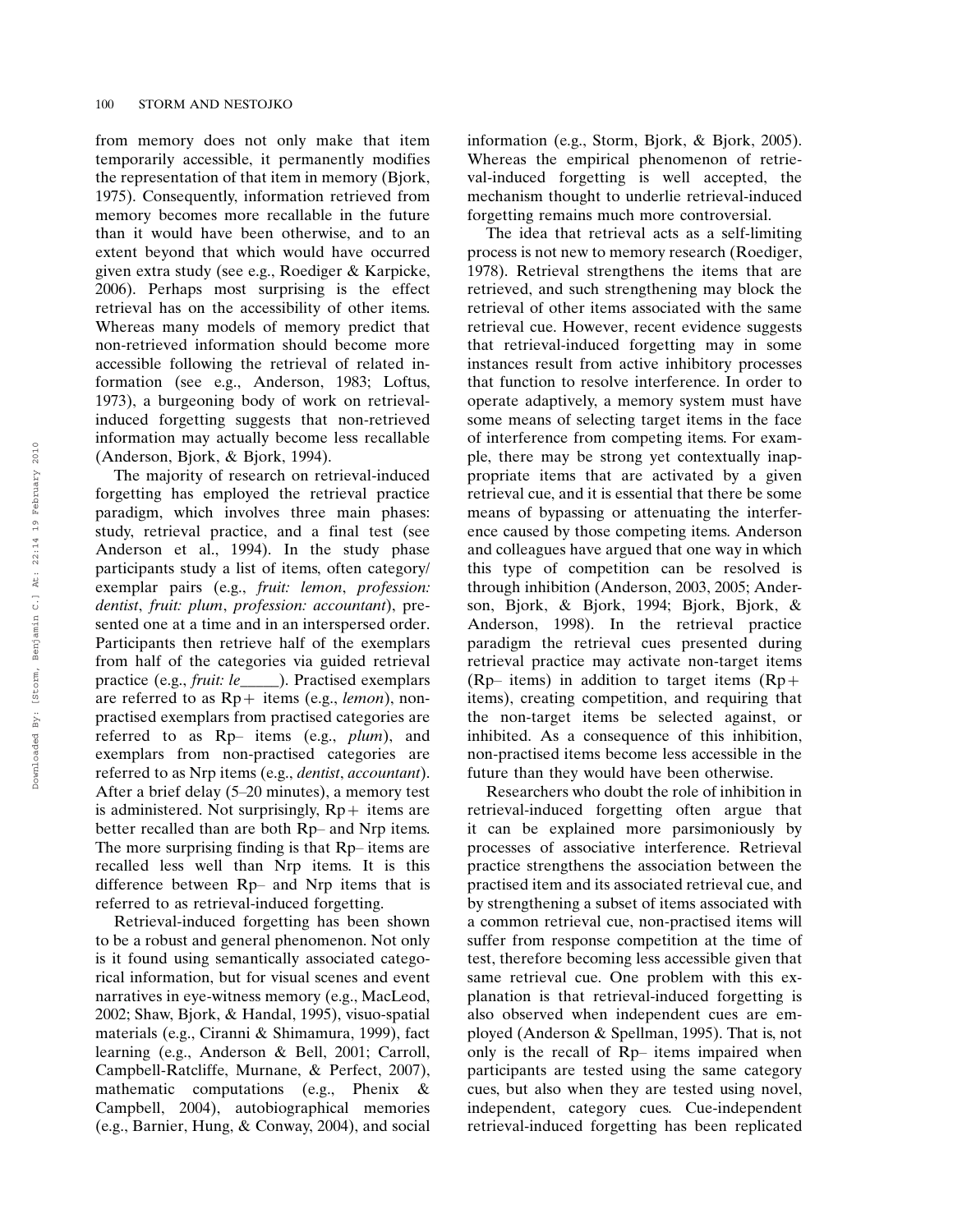many times (e.g., Anderson & Bell, 2001; Aslan, Bäuml, & Pastotter, 2007; Levy, McVeigh, Marful, & Anderson, 2007; MacLeod & Saunders, 2005; Shivde & Anderson, 2001), providing strong evidence against interference-based accounts of retrieval-induced forgetting. Recently, however, some researchers have questioned the validity of the cue-independent procedure and have failed to find evidence of cue-independence (see, e.g., Camp, Pecher, & Schmidt, 2005, 2007; Camp, Pecher, Schmidt, & Zeelenberg, in press; Perfect et al., 2004; Williams & Zacks, 2001), making it increasingly important to develop other means of testing the competing accounts of retrieval-induced forgetting. Two other observations that appear to support the inhibitory account are strength-independence and competition-dependence.

Strength-independence refers to the observation that the extent to which Rp- items are forgotten is independent of the extent to which  $Rp+$  items are strengthened. According to interference-based accounts, recall for Rp- items is impaired because the strengthened  $Rp+$  items interfere at the time of test. Thus forgetting occurs because other items are strengthened. Research has shown, however, that strengthening other items is not sufficient to cause retrievalinduced forgetting (e.g., Anderson, Bjork, & Bjork, 2000; Bäuml, 2002). For example, when participants re-study  $Rp+$  items rather than retrieve them during what would typically be the retrieval practice phase, the later recall of Rp items is not impaired, even though the Rp items are strengthened to an equivalent extent. If retrieval-induced forgetting is purely the consequence of strengthening the  $Rp +$  items, strengthening those items should cause forgetting even if the strengthening occurs as a result of additional study.

Competition-dependence refers to the observation that the extent to which an item causes competition during retrieval practice determines the extent to which that item suffers from retrieval-induced forgetting (e.g., Anderson, et al., 1994; Shivde & Anderson, 2001; Storm, Bjork, & Bjork, 2007). Anderson et al. (1994; Exp. 3), for example, found that exemplars of high taxonomic strength (e.g., *orange* and *banana*) suffer from retrieval-induced forgetting to a greater extent than exemplars of low taxonomic strength (e.g., mango and guava). Items weakly associated with the retrieval practice cues are less likely to create competition, and are therefore

less likely to be targeted by inhibitory control. Neither strength-independence nor competitiondependence can be easily accounted for by non-inhibitory accounts of retrieval-induced forgetting.

# RETRIEVAL SUCCESS AND RETRIEVAL-INDUCED FORGETTING

Researchers have typically assumed that retrieval must be successful for retrieval-induced forgetting to occur, and they have been very careful to design retrieval-induced forgetting experiments in such a way so as to ensure high levels of retrieval practice success. In fact, Anderson et al.'s (1994) original study utilised an expanding schedule of trials in part to ensure participants were successful during retrieval practice (see Landauer & Bjork, 1978). However, according to the inhibitory account, high levels of success may not be necessary. First, because inhibitorybased effects of retrieval-induced forgetting are presumably strength-independent, failing to retrieve—and therefore failing to strengthen items during retrieval practice—should not diminish the amount of forgetting that occurs. Second, and more importantly, the crux of the inhibitory account is that inhibition serves to resolve competition. The term retrieval-induced forgetting is a bit misfortunate in this sense, because it seems to imply that the retrieval itself is causing forgetting. Instead, it is the competition that arises during retrieval that creates the need for inhibition. And if inhibitory processes are elicited to resolve competition during a retrieval attempt, the consequences of those inhibitory processes should occur regardless of whether the retrieval eventually succeeds. Importantly, the interference account makes a very different prediction. The rate of success during retrieval practice should determine the extent to which practised items are strengthened—which, in turn, should determine the extent to which non-practised items suffer from interference on the final test. Thus, the interference account predicts that the magnitude of the retrieval-induced forgetting effect should increase with retrieval practice success.

To date only one study has demonstrated that retrieval success is not a necessary condition for retrieval-induced forgetting (Storm, Bjork, Bjork, & Nestojko, 2006). Storm and colleagues had participants study a list of category/exemplar pairs and then engage in retrieval practice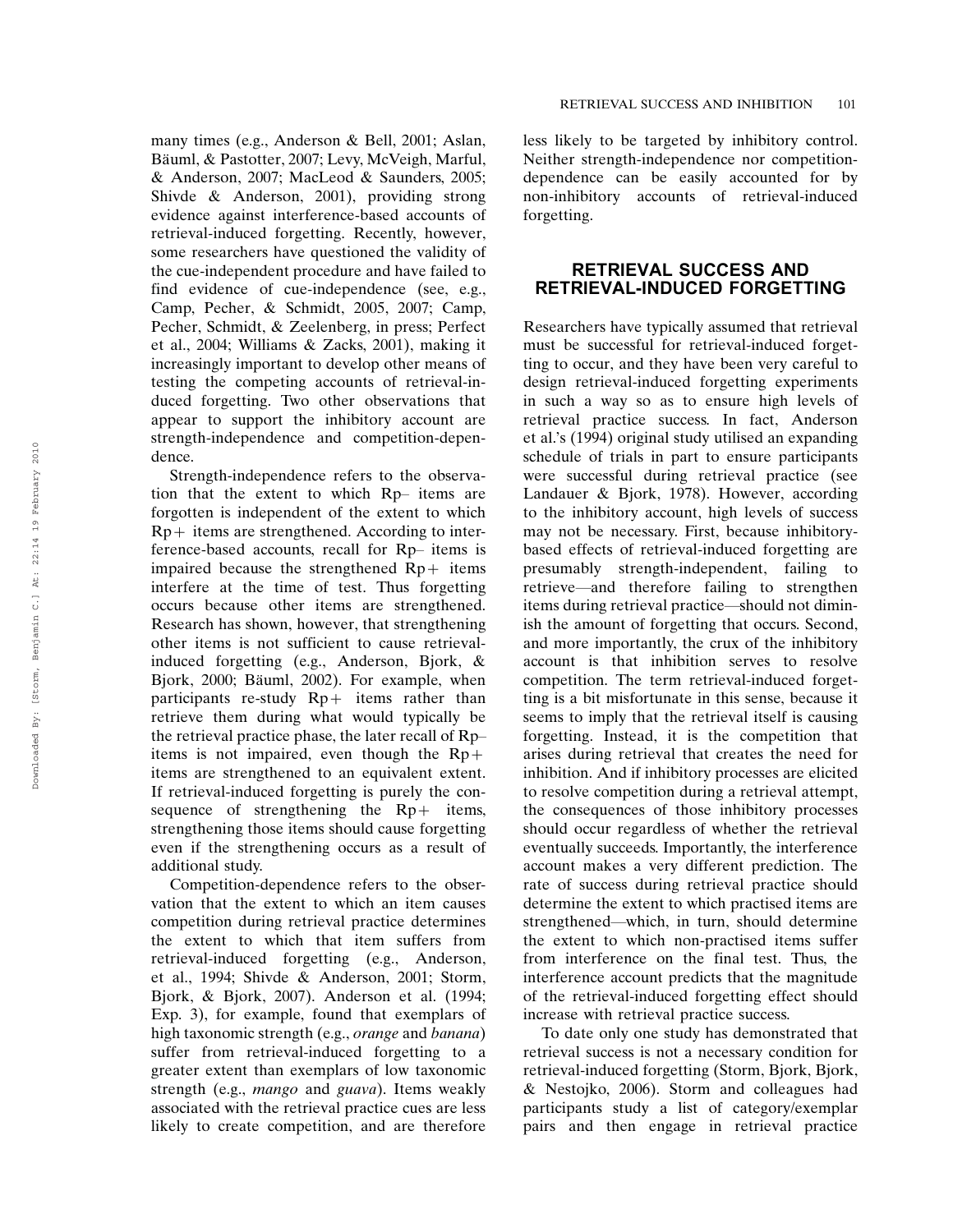consisting of category-plus-two-letter stem cues that either did or did not represent the initial letters of any exemplar associated with that category. For half of the cues, retrieval practice was possible (e.g., *Fruit: or* ; *orange*); for the other half of the cues, retrieval practice was impossible (e.g., Weapons: wo\_\_\_\_; no such weapon). This manipulation effectively dictated whether retrieval practice could or could not be successful. Retrieval-induced forgetting was observed in both cases and, importantly, the size of the effect did not differ for exemplars associated with categories receiving possible retrieval practice versus exemplars associated with categories receiving impossible retrieval practice. These results suggest that retrieval-induced forgetting can be more accurately characterised as retrievalattempt-induced forgetting.

The primary goal of the current study was to provide additional evidence that retrieval success is not a necessary condition for retrieval-induced forgetting. Memory researchers have cited and interpreted this finding to be compelling evidence favouring the inhibitory account. Furthermore, replicating the effect is especially important due to methodological concerns regarding the final test employed by Storm et al. (2006). Rather than test categories or items independently on the final test, participants were shown all of the category-plus-letter-stem cues simultaneously on a single piece of paper. It is conceivable that this procedure gave participants too much discretion over which items to attempt to recall. Because participants experienced difficulty in retrieving items from the impossible categories during retrieval practice, they may have been biased against attempting to retrieve items from those same categories on the final test. Experiments 1 and 2 attempted to replicate the retrieval-induced forgetting effect with impossible retrieval practice employing final tests less susceptible to this bias.

# RETRIEVAL PRACTICE TIME AND RETRIEVAL-INDUCED FORGETTING

There is reason to believe that impossible retrieval practice has the potential, under certain circumstances, to lead to even more retrieval-induced forgetting than possible retrieval practice. When retrieval succeeds, the retrieval attempt is functionally complete, and the person no longer needs to engage in processes of retrieval. However, when retrieval fails, the retrieval attempt continues, thereby forcing the person to continue to engage in processes of retrieval. And if the retrieval attempt is extended so should the probability of an item in memory causing competition, thereby increasing the probability that such an item will be targeted by inhibition and suffer from retrieval-induced forgetting.

In typical studies of retrieval-induced forgetting it is impossible to examine the relationship between retrieval practice time and retrievalinduced forgetting because the time participants take to retrieve an item during retrieval practice is determined by whether or not participants are able to retrieve that item. Given this methodological impasse, it is not surprising that the temporal dynamics of inhibition during retrieval practice have yet to be explored. However, by employing the impossible retrieval practice procedure it is possible to manipulate the amount of time in which participants engage in retrieval. Impossible retrieval practice guarantees that participants will fail to recall a viable item associated with the presented retrieval cue, thereby ensuring that participants will attempt to recall an item until the trial is complete.

In Experiments 3 and 4 participants were presented two exemplars associated with a given category and then shown a retrieval practice cue associated with that category. One-third of the retrieval cues consisted of cues associated with actual category exemplars (possible retrieval practice); the other two-thirds of the retrieval cues consisted of cues not associated with any category exemplar (impossible retrieval practice). We then manipulated the amount of time participants were given to respond to each retrieval practice cue $-4$ , 8, or 12 seconds. On other trials participants were not given any retrieval practice cue, thus providing a baseline (Nrp items). After a brief delay participants were given a surprise test on all of the earlier studied items.

It is not immediately obvious what pattern of results to expect. A straightforward prediction might be that retrieval-induced forgetting will increase linearly as a function of the amount of time participants spend during retrieval practice. That is, 4 seconds should result in a certain amount of forgetting, 8 seconds should result in more, and 12 seconds in still more. Another possibility is that there will be a non-monotonic increase in the amount of forgetting during a retrieval attempt. For example, there is evidence that initial retrieval practice trials lead to facilitation and that impairment is only observed after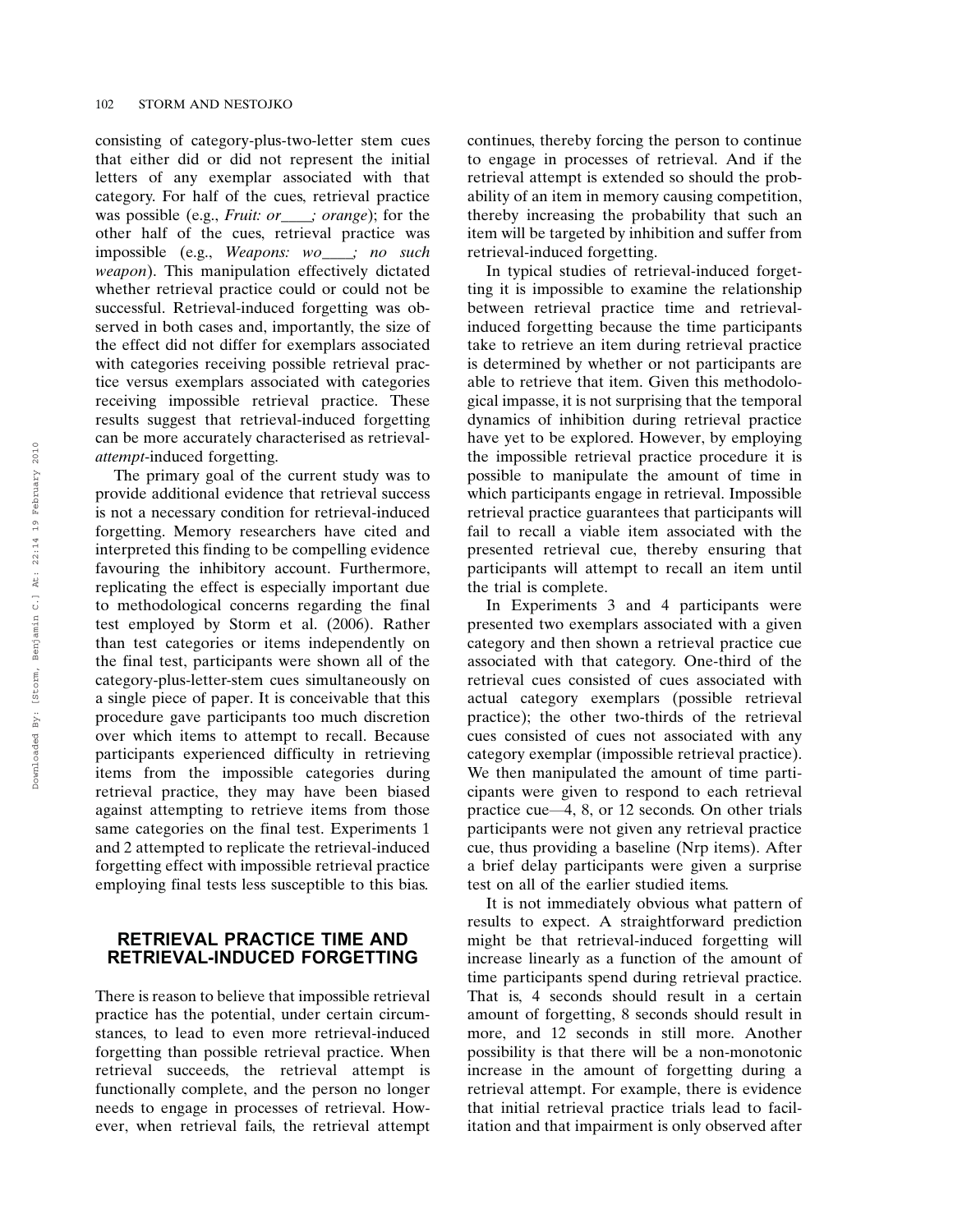repeated trials (e.g., Shivde & Anderson, 2001; Levy et al., 2007). Likewise, it is possible that recall will be facilitated after 4 seconds, and then, as inhibition continues to exert its influence, become increasingly impaired after 8 and 12 seconds. Finally, it is also possible that most of the forgetting will take place as a consequence of the first 4 seconds of retrieval practice, and that little, if any, forgetting will take place thereafter. Regardless of the pattern of results that emerges, exploring the temporal dynamics of forgetting during retrieval will have important implications for both future investigations and theoretical accounts of retrieval-induced forgetting.

# EXPERIMENT 1

The first experiment replicated Storm et al.'s (2006) impossible retrieval practice paradigm with one important difference—rather than simultaneously presenting all of the cues during the final test, we displayed each cue individually on the computer screen. In doing so we sought to ensure that participants spent an equivalent amount of time attempting to recall each item on the final test. A second goal of the study was to explore whether participants who demonstrate high levels of retrieval-induced forgetting owing to impossible retrieval practice also demonstrate high levels of retrieval-induced forgetting owing to possible retrieval practice. A significant correlation should be observed if common mechanisms underlie the forgetting caused by both forms of retrieval practice.

## Method

#### **Participants**

A total of 56 undergraduate students (25 men and 31 women, mean  $age=20.6$  years, all fluent English speakers) from the University of California, Los Angeles received credit towards an introductory psychology course for their participation.

#### **Materials**

Study lists. The study lists consisted of the same 48 category/exemplar pairs (six members of eight categories) used by Storm et al. (2006). For counterbalancing purposes, each category was divided into two subsets (A and B) of three exemplars. During study, participants were

exposed to three exemplars from each of the eight categories via semi-random interleaved presentation. Half of the participants studied set A, and half of the participants studied set B.

Retrieval practice. Four of the eight categories received retrieval practice, with the particular categories receiving practice counterbalanced across participants. For two of the practised categories, participants were guided to retrieve three exemplars that had not been presented during their original study phase via categoryplus-two-letter-stem retrieval cues (possible retrieval practice). For the other two categories, participants were shown a category name as well as a realistic two-letter stem, but the two letters did not begin an actual exemplar associated with that category (impossible retrieval practice). None of the category/exemplar pairs appeared in both the studied list and the retrieval practice task.

A total of 12 category-plus-stem cues (6 possible and 6 impossible) were presented to an individual participant for practice three times each in a semi-random interleaved order. The particular categories that were associated with possible and impossible retrieval practice were counterbalanced across participants, and the materials were controlled such that no two exemplars shared the same initial two letters and such that no two exemplars in the same category shared the same initial letter.

#### Procedure

The experiment consisted of three phases: study, retrieval practice, and final test. During the study phase, 24 category/exemplar word pairs were presented one at a time on the computer for 5 seconds each. The order of presentation was random with the constraint that no two consecutive pairs were from the same category. Immediately following study, the retrieval practice phase began with category-plus-stem cues appearing on the screen for 5 seconds each. Participants were instructed to write down the particular exemplar that completed each two-letter stem in their response packet. They were told that there would be repetitions and that the pairs might or might not come from the list they had just studied.

The final test was administered after an unrelated 10-minute distractor task. Recall of the same 24 category/exemplar pairs that had been presented during the study phase was tested using a category-plus-one-letter-stem cued recall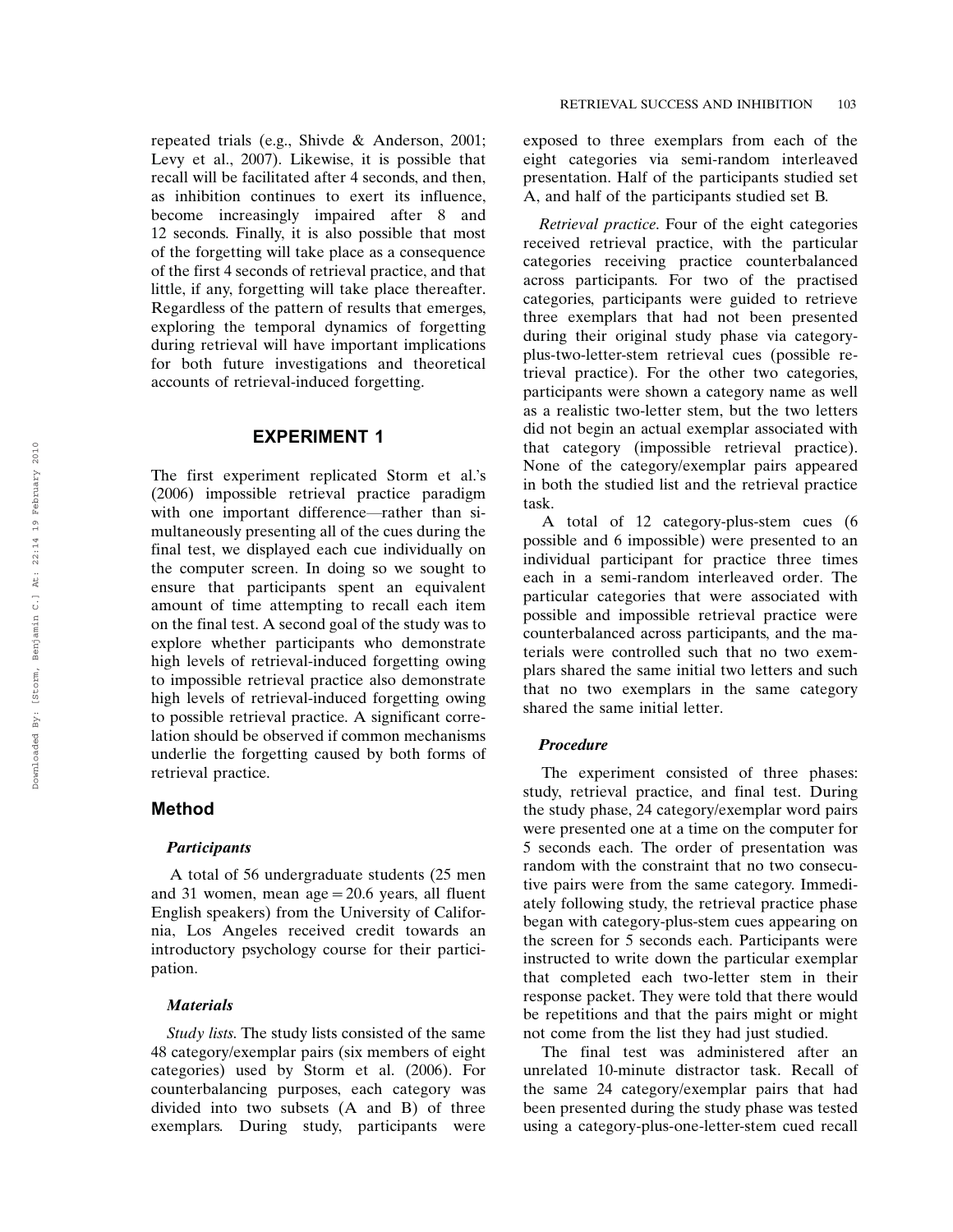test (e.g., fruit: l\_\_\_\_\_ for fruit: lemon). Because none of the pairs had appeared during retrieval practice, there were no  $Rp+$  items on the final test. The category-plus-stem cues were presented one at a time on the computer screen for 5 seconds each. The cues were presented in a semirandom interleaved order with the average position controlled across all experimental conditions.

# **Results**

## Retrieval practice responses

Participants generated responses on 50%  $(SD=29\%)$  of the possible retrieval practice trials and 16%  $(SD = 20\%)$  of the impossible retrieval practice trials. As was observed by Storm et al. (2006), responses during impossible retrieval practice often reflected incorrect responses, and other times, accurate and highly creative responses.

#### Final recall performance

The mean recall proportions for exemplars as a function of their being Rp- or Nrp items and from categories that had received possible or impossible retrieval practice are presented in Table 1. When these data were analysed in a 2 (Rp– vs  $Nrp) \times 2$  (possible vs impossible) repeated measures Analysis of Variance (ANOVA), a significant effect of retrieval-induced forgetting emerged, with Rp- items being recalled significantly less often  $(M=.67, SE=.02)$  than their Nrp counterparts  $(M = .73, SE = .02), F(1, 55) =$ 4.00,  $MSE = .19$ ,  $p = .05$ . The effect did not interact with retrieval practice condition,  $F(1, 55)$  < 1. Numerically, however, slightly more

TABLE 1 Mean recall rates

|                                                             | Item type |           |
|-------------------------------------------------------------|-----------|-----------|
| <i>Experiment: Type of final test</i><br>Retrieval practice | $Rp-$     | Nrp       |
| Experiment 1: Category-plus-stem cued recall                |           |           |
| Possible                                                    | .66(.03)  | .71(0.03) |
| Impossible                                                  | .67(0.03) | .74(.03)  |
| Experiment 2: Category cued recall                          |           |           |
| Possible                                                    | .50(.02)  | .58(.02)  |
| Impossible                                                  | .50(.02)  | .57(.02)  |

Mean recall rates for Rp- versus Nrp items from categories receiving possible versus impossible retrieval practice in Experiments 1 and 2 (SE in parentheses).

retrieval-induced forgetting was found following impossible retrieval practice (*M* for  $Rp = .67$ ,  $SE = .03$ ; *M* for Nrp = .74,  $SE = .03$ ) than possible retrieval practice (*M* for Rp-=.66, *SE* = .03; *M* for Nrp = .71,  $SE = .03$ ).

A significant correlation was observed between the retrieval-induced forgetting effects owing to possible and impossible retrieval practice  $(r=.37, p<.01)$ . This relationship was also explored via a median split analysis. Participants were ranked in each counterbalancing condition according to the amount of retrievalinduced forgetting observed in the impossible condition and then assigned to high and low impossible retrieval-induced forgetting groups. Participants in the high impossible group demonstrated an average retrieval-induced forgetting effect of .21 ( $SD = .22$ ), whereas participants in the low impossible group demonstrated an average retrieval-induced facilitation effect of .08  $(SD = .22)$ . When final recall performance in the possible condition was analysed, a 2 (high vs low impossible retrieval-induced forgetting)  $\times$  2 (Rpvs Nrp) mixed design ANOVA revealed a significant interaction,  $F(1, 54) = 11.64$ ,  $p < .001$ . Participants in the high impossible group recalled .60 ( $SE = .04$ ) and .76 ( $SE = .04$ ) of the Rp- and Nrp items in the possible condition, respectively, whereas participants in the low impossible group recalled .73 ( $SE = .04$ ) and .67 ( $SE = .04$ ) of the Rp- and Nrp items in the possible condition, respectively. Thus, individuals who demonstrated a larger effect of retrieval-induced forgetting owing to impossible retrieval practice also demonstrated a larger effect of retrieval-induced forgetting owing to possible retrieval practice.

## EXPERIMENT 2

The results of Experiment 1 replicate those of Storm et al. (2006), demonstrating that retrieval success is not a necessary condition for retrievalinduced forgetting. Impossible retrieval practice led to just as much forgetting as possible retrieval practice. In Experiment 2 we sought to replicate this finding using another final test commonly employed in studies of retrieval-induced forgetting: category cued recall. Rather than test each exemplar independently, participants were provided a category cue and asked to recall the studied exemplars associated with that category.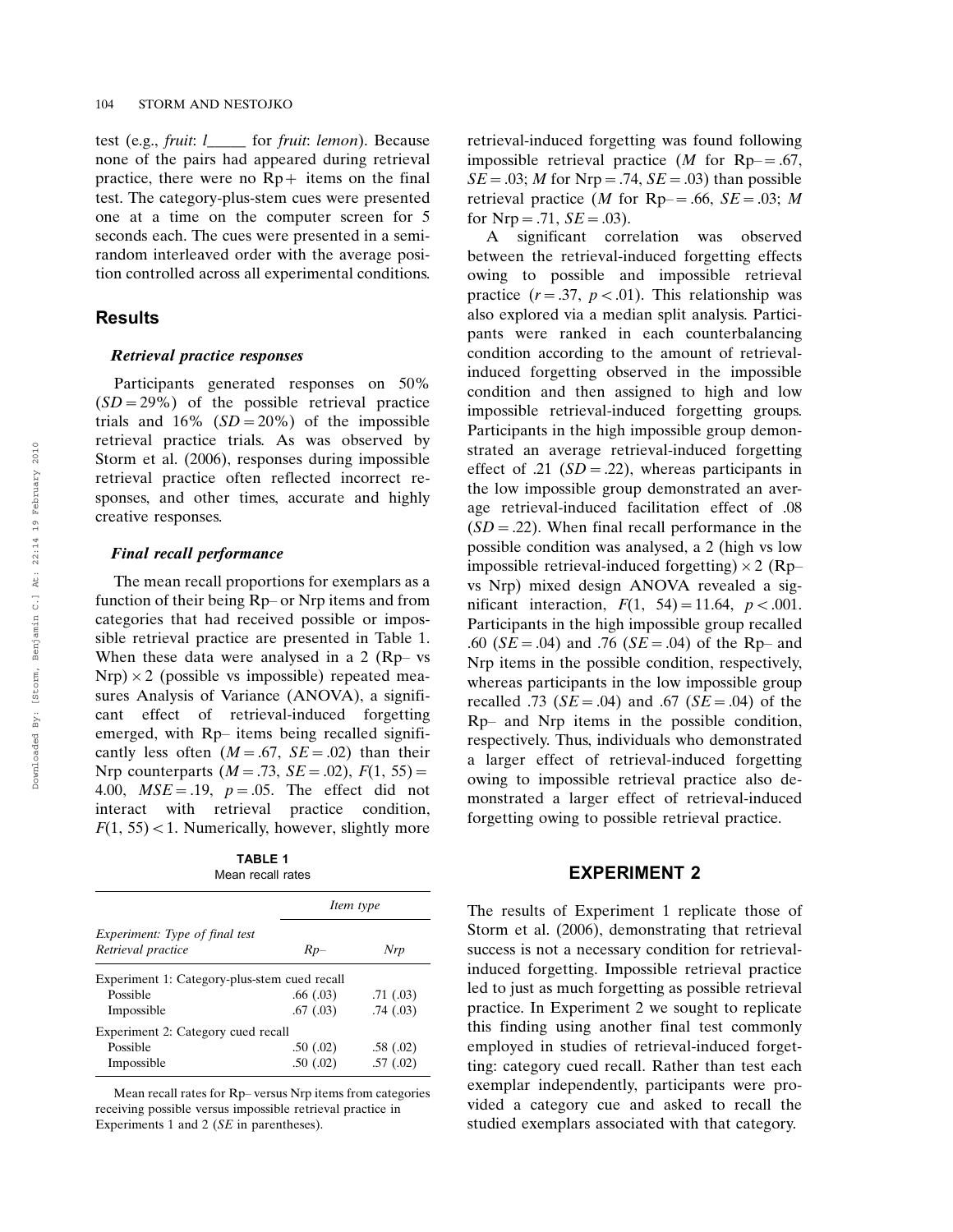#### **Participants**

A total of 119 undergraduate students (38 men and 81 women, mean  $age = 20.2$  years) from the University of California, Los Angeles received credit towards an introductory psychology course for their participation.

#### Materials and procedure

The only change made from Experiment 1 was the final test. Participants were given a category cued recall test for each of the studied categories. The test involved presenting each of the eight category cues for 10 seconds and having the participants attempt to recall the three studied exemplars associated with each category. Participants were warned that they were to only recall the exemplars that they had learned during the initial study phase.

## Results

#### Retrieval practice responses

Generation rates during retrieval practice were very similar to those observed in Experiment 1. Participants generated a response on  $48\%$  (SD = 31%) and 13%  $(SD = 19\%)$  of the possible and impossible retrieval practice trials, respectively.

#### Final recall performance

The mean correct recall proportions for exemplars as a function of their being Rp- or Nrp items and from categories that received possible or impossible retrieval practice are presented in Table 1. The data were analysed in a 2  $(Rp- vs Nrp) \times 2$  (possible vs impossible) repeated measures ANOVA, and once again a significant effect of retrieval-induced forgetting was observed, with Rp- items being recalled significantly less often  $(M=.50, SE=.02)$  than Nrp items  $(M = .58, SE = .02)$ ,  $F(1, 118) = 13.56$ ,  $MSE = .66$ ,  $p < .001$ . And, once again, the effect did not interact with whether retrieval practice was possible or impossible,  $F(1, 118) < 1$ .

Although somewhat weaker than that observed Experiment 1, a significant correlation was found between the effects of retrievalinduced forgetting owing to possible and impossible retrieval practice  $(r=.25, p<.01)$ . As in Experiment 1, we analysed these data via median split within each counterbalancing condition. Participants in the high impossible retrievalinduced forgetting group, who demonstrated an average retrieval-induced forgetting effect of .24  $(SD = .16)$  in the impossible condition, recalled .48 ( $SE = .03$ ) and .59 ( $SE = .03$ ) of the Rp- and Nrp items in the possible condition, respectively. Participants in the low impossible retrieval-induced forgetting group, who demonstrated an average retrieval-induced facilitation effect of .12  $(SD = .21)$ , recalled .52  $(SE = .03)$  and .58  $(SE = .03)$  of the Rp- and Nrp items in the possible condition, respectively. A 2 (high vs low impossible retrieval-induced forgetting)  $\times$  2 (Rpvs Nrp) mixed design ANOVA confirmed that the interaction was not significant,  $F(1, 117) < 1$ .

# EXPERIMENT 3

The results of Experiments 1 and 2 provide further evidence that retrieval success is not a necessary condition for retrieval-induced forgetting. The attempt to retrieve an item from memory, even if unsuccessful, can cause the forgetting of other items in memory. This finding falls naturally out of the inhibitory account of retrieval-induced forgetting and is problematic for other accounts, such as interference or blocking. The purpose of Experiment 3 was to explore the relationship between the amount of time participants spend attempting to retrieve an item during retrieval practice and the amount of retrieval-induced forgetting that results. Under normal conditions it is impossible to manipulate the time in which participants take to retrieve an item from memory. Experimenters can provide a specific amount of time for participants to respond to a cue, but there is no way to manipulate the time in which it will take participants to retrieve a given response. In fact, because the level of performance during retrieval practice is typically very high, participants are undoubtedly retrieving answers well before the allotted time has expired. However, by employing impossible retrieval practice we are able to effectively manipulate the amount of time that participants attempt to retrieve an item on a given trial.

In Experiment 3 participants were first shown two exemplars from a given category and then,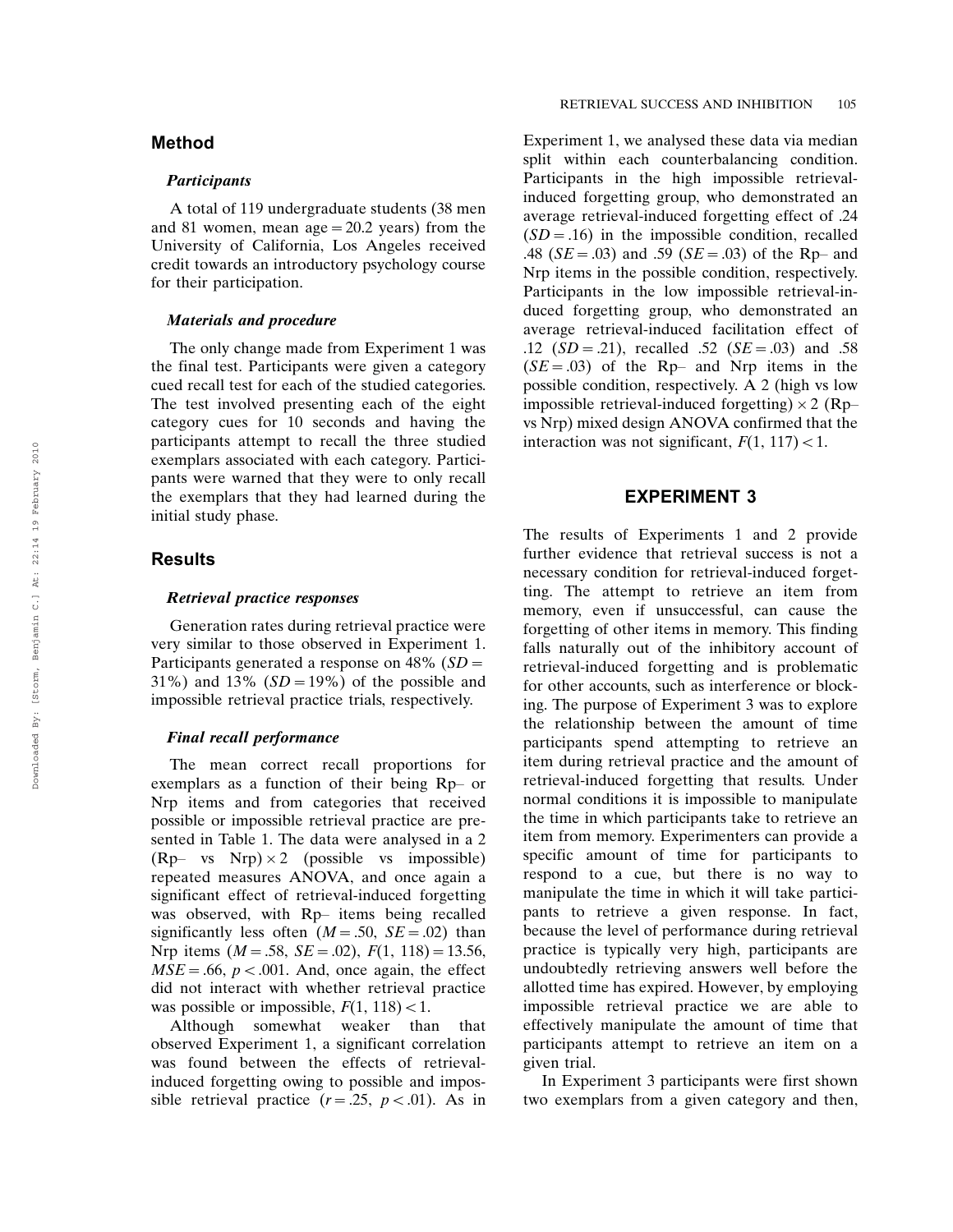immediately afterwards, a category-plus-two-letter-stem retrieval cue from the same category. This retrieval cue remained on the screen for 4, 8, or 12 seconds. Critically, two-thirds of the retrieval cues were impossible, and on such trials participants spent the entire allotted time attempting to retrieve an appropriate exemplar. The other third of the retrieval cues were possible. The possible cues were selected to be very easy in order to guarantee that the participants would be able to succeed on at least a few of the retrieval practice trials. Because possible retrieval practice was designed to be extremely easy, and thus, non-competitive, we did not expect much, if any, retrieval-induced forgetting to occur. As such, our analysis will focus exclusively on the impossible trials and, specifically, on how manipulating retrieval practice time influences the extent to which studied items suffer retrievalinduced forgetting.

It is worth pointing out how the paradigm in Experiment 3 differs from that which is typically used in studies of retrieval-induced forgetting. In most experiments participants undergo an entire retrieval practice phase during which they retrieve several members from several categories, several times each. Rarely do experimenters measure retrieval-induced forgetting after a single retrieval practice trial. In consideration of this difference, it is unclear whether forgetting will be observed at all, let alone whether the amount of forgetting will differ depending on the length of the retrieval practice trial. However, by having participants engage in retrieval practice immediately after studying related items we hoped to ensure that the studied items would interfere with retrieval practice, and therefore be targeted by inhibition.

## Method

#### Participants

A total of 104 undergraduate students (17 men and 87 women, mean  $age = 18.8$  years) from the University of Illinois at Chicago participated for course credit in an introductory psychology course.

#### Materials

Studied lists. A total of 24 lists of two exemplars were presented for participants to study. Each list consisted of two high-frequency exemplars from the same category, presented vertically on the centre of the computer screen. Eight of the categories were designated to the possible condition and were always associated with possible retrieval practice. The other 16 categories were designated to the impossible condition, and were always associated with impossible retrieval practice. The possible and impossible categories were divided into four sets of two and four categories, respectively. Each set consisted of categories for which participants would receive 0, 4, 8, or 12 seconds of retrieval practice following study. The particular set associated with each retrieval practice condition was counterbalanced across participants. Exemplars from categories associated with 0 seconds of retrieval practice will be referred to as Nrp items, and exemplars from categories associated with 4, 8, or 12 seconds of retrieval practice will be referred to as Rp- items.

Retrieval practice. A single category-plus-twoletter-stem cue was created for each of the eight categories in the possible condition. Because we wanted to ensure that participants were able to succeed during possible trials, each cue was associated with a high-frequency exemplar from its respective category. For the 16 categories in the impossible condition, a single category-plustwo-letter-stem cue was created that was not associated with any exemplar from that category. None of the stems in the possible or impossible condition began with the same letter as an exemplar that was studied from the same category.

#### Procedure

The experiment consisted of two phases: study/ retrieval practice and test. The study/retrieval practice phase consisted of 24 trials, during which lists of two category/exemplar pairs were presented for 8 seconds. On 18 of the trials (12 impossible and 6 possible), participants were shown a category-plus-two-letter-stem cue immediately after study and asked to generate an associated exemplar. Participants were warned that none of the answers during retrieval practice would consist of exemplars previously studied. Participants were also warned that they would be tested on the studied exemplars later in the experiment.

The amount of time participants were given on each retrieval practice trial was manipulated within-participants. On six trials participants were given 4 seconds, on another six trials participants were given 8 seconds, and on another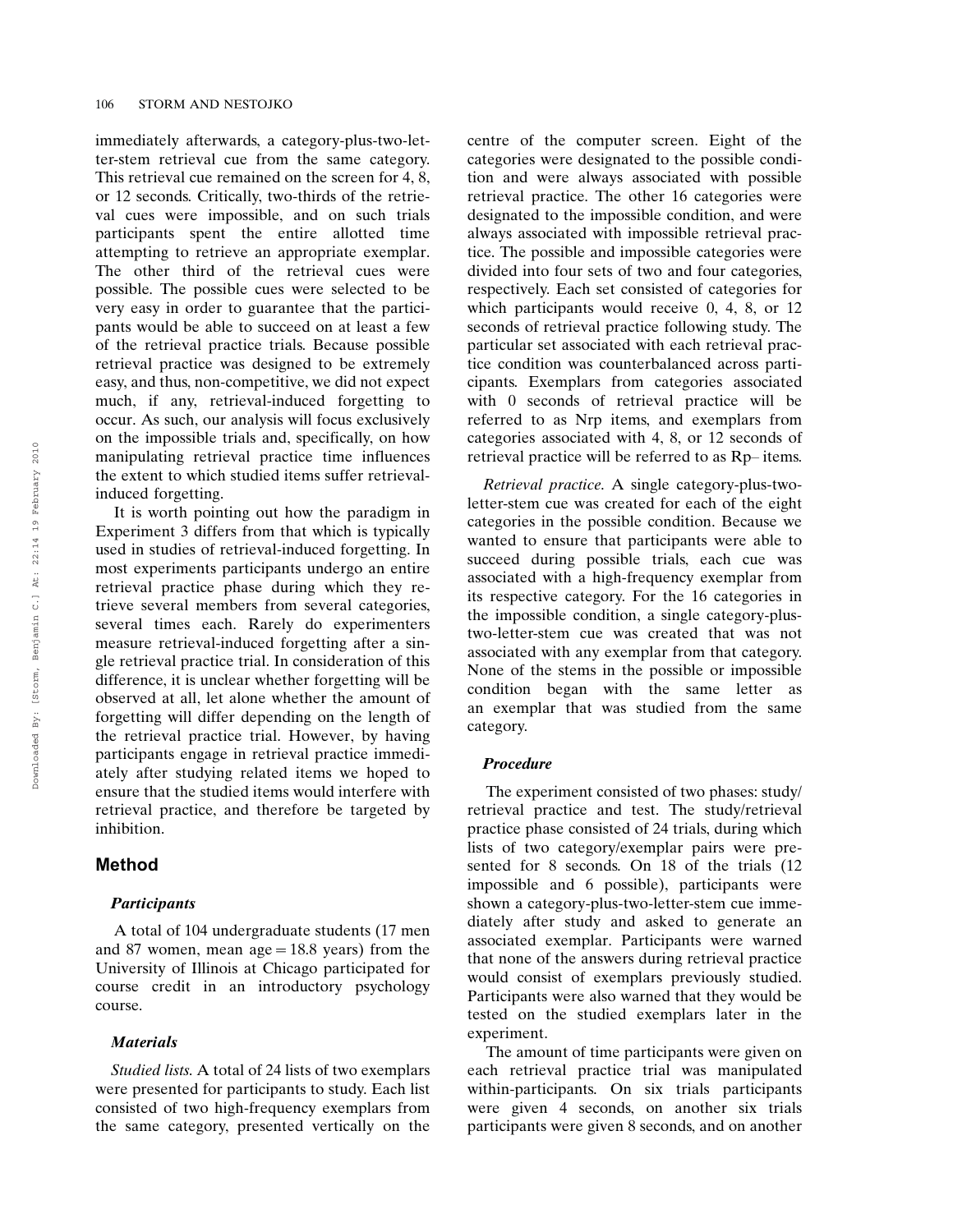six trials participants were given 12 seconds. The other 6 of the 24 trials served as baseline, during which no retrieval practice cue was shown. On these trials participants immediately proceeded to the next trial. The order of the trials was determined via blocked randomisation, and participants had no way to predict the amount of retrieval practice time-or if there would be retrieval practice—on a given trial. Once participants generated an exemplar in the possible condition, the experimenter pressed a button to begin the next trial. In the impossible condition participants were always given the entire allotted time for each retrieval practice trial. If a participant generated a response they were told that it was not the correct response, and to continue trying.

After completing all 24 study/retrieval practice trials, participants engaged in an unrelated 5 minute distractor task, followed by a final test. Half of the participants were given a category cued recall test in which each of the 24 categories were presented for 8 seconds, and participants were asked to recall the two studied exemplars associated with each category. The other half of the participants were given a category-plus-oneletter-stem cued recall test in which 48 cues were presented for 4 seconds each and asked to recall the studied exemplar associated with each cue. The category cues and category-plus-one-letterstem cues were presented in a semi-random interleaved order with the average position controlled across all experimental conditions.

## Results

#### Retrieval practice responses

Participants generated correct exemplars on 90% ( $SD = 11\%$ ) of the possible retrieval practice trials. During impossible retrieval practice participants generated a response (regardless of whether it fit the appropriate cues) on  $6\%$  $(SD = 8\%)$  of the trials. It should be noted that 40% of the participants failed to give a single response during impossible retrieval practice, and that only 11% of the participants gave more than two responses.

#### Final recall performance

Mean recall performance for exemplars in the impossible condition as a function of retrieval practice time and type of final test are shown in Figure 1. These data were analysed in a 4 (0 vs 4 vs 8 vs 12 seconds)  $\times$  2 (category cued recall vs category-plus-stem cued recall) mixed design ANOVA, with type of test serving as a betweenparticipants variable. A significant main effect of retrieval practice time was observed,  $F(1, 102) =$ 4.05,  $MSE = .13$ ,  $p < .01$ , with a mean proportion of .48  $(SE=.02)$ , .42  $(SE=.02)$ , .40  $(SE=.02)$ , and .40 ( $SE = .02$ ), exemplars being recalled in the 0, 4, 8, and 12 second conditions, respectively. A planned t-test comparing the Nrp items with the average of the  $Rp-$  items  $(4, 8, and 12 s)$ confirmed that significant retrieval-induced forgetting had occurred,  $t(103) = 3.12$ ,  $p < .01$ . Additional t-tests confirmed that significant



Figure 1. Mean final recall performance for non-practised exemplars in Experiments 3 and 4 as a function of type of final test and duration of retrieval practice trial.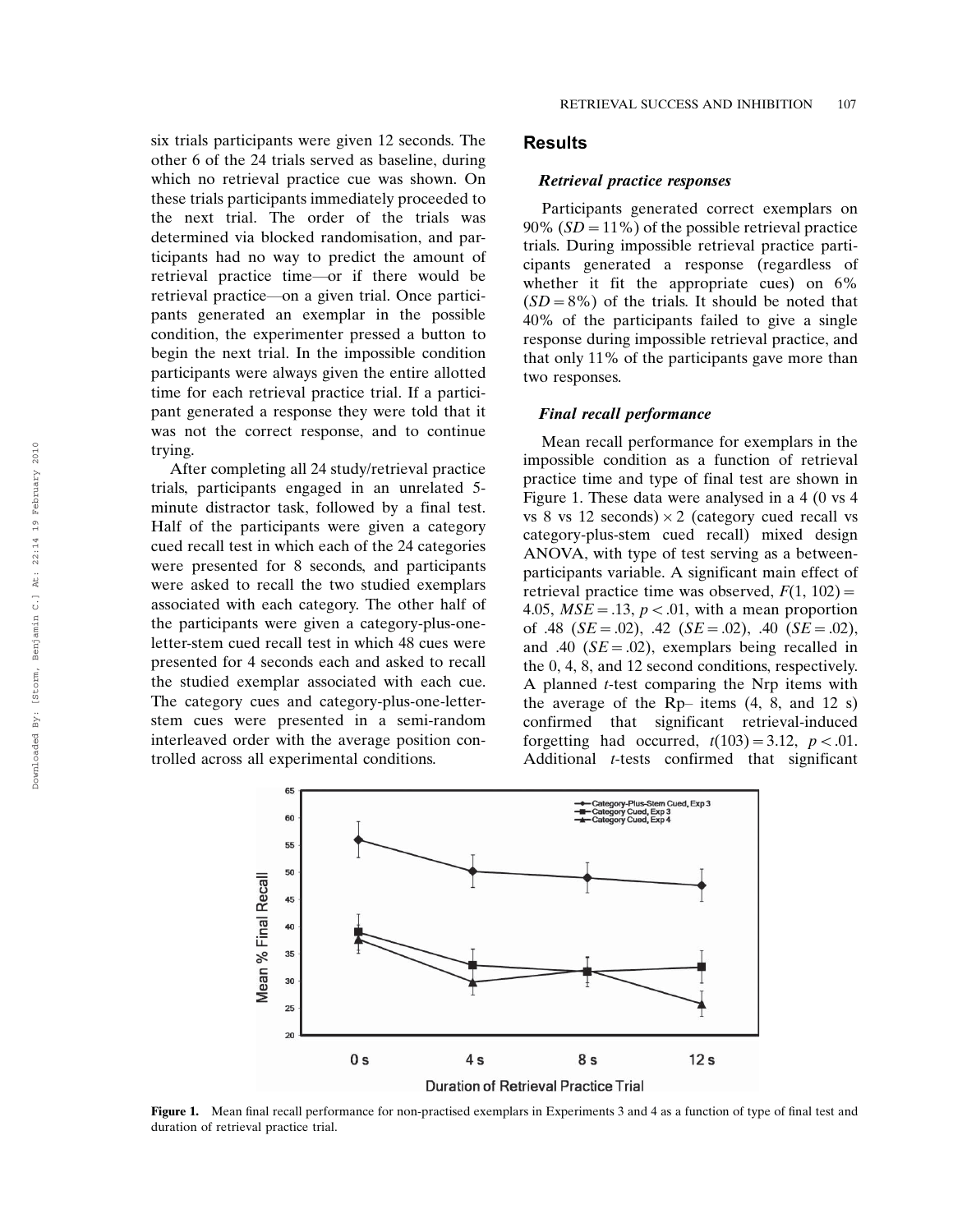retrieval-induced forgetting occurred in each retrieval practice time condition as well. However, recall performance did not differ between Rp- items associated with different amounts of retrieval practice time,  $F(1, 102) < 1$ . Also, as can be seen in Figure 1, although the level of recall was different overall, the pattern of results was nearly identical for participants in the two types of testing conditions. More specifically, the effect of retrieval practice time did not interact with type of test,  $F(3, 375) < 1$ .

## EXPERIMENT 4

The results of Experiment 3 suggest that even 4 seconds of a single impossible retrieval practice trial is sufficient to cause retrieval-induced forgetting. However, neither 8 seconds nor 12 seconds of retrieval practice increased the magnitude of the effect. In Experiment 4 we attempted to replicate this finding under slightly different conditions. Participants in the previous experiment were pre-warned that none of the answers during retrieval practice consisted of items that they had previously studied—and, in fact, none of the retrieval practice cues was associated with studied items. The procedure was designed in that way to ensure that participants would not try to actively remember the studied items during retrieval practice. Had participants believed that a retrieval practice cue could, on occasion, be completed with a previously studied item, a very different pattern of results might have emerged.

Warning participants that retrieval practice cues may be associated with earlier studied items might be expected to increase the likelihood that studied items are explicitly rehearsed or implicitly activated during retrieval practice. Consequently, it is possible that final recall performance for the studied items would be facilitated. It is unclear, however, when such facilitation would occur, should it occur. One possibility is that participants will actively think about the studied exemplars during the initial seconds of retrieval practice, and then, only after realising that neither of the studied items fit the cue, target retrieval efforts elsewhere—thereby leading to inhibition, and consequently, retrieval-induced forgetting. Another possibility is that the studied items will be targeted by inhibition initially, but that as participants continue to fail in their retrieval attempts, they will increasingly revisit those items as the

trial progresses. To test these possibilities, participants in Experiment 4 were warned that some of the answers during retrieval practice would come from exemplars studied immediately prior, and half of the possible retrieval practice trials were altered so as to conform to these instructions.

## Method

#### Participants

A total of 75 undergraduate students (16 men and 69 women, mean age  $=18.5$  years) from the University of Illinois at Chicago participated for course credit in an introductory psychology course.

#### Materials and procedure

Experiment 4 was identical to Experiment 3 with two important exceptions. First, all of the participants were given a category cued recall final test at the conclusion of the experiment. Second, participants were warned that some of the retrieval cues during retrieval practice would be associated with items that had been studied immediately prior. And, in fact, on three of the six possible study/retrieval practice trials, the cues were altered as such. All aspects of the impossible trials were the same as in Experiment 3.

## Results

#### Retrieval practice responses

Participants generated correct exemplars on 89% ( $SD = 15\%$ ) of the possible retrieval practice trials. During impossible retrieval practice, participants generated a response on  $11\%$  ( $SD = 14\%$ ) of the trials.

#### Final recall performance

The mean correct recall proportions for exemplars in the impossible condition, as a function of retrieval practice time (0 vs 4 vs 8 vs 12 s), was analysed using a repeated measures ANOVA. As can be seen in Figure 1, a significant main effect of retrieval practice time was observed,  $F(1,$ 74) = 5.87,  $MSE = .18$ ,  $p < .001$ . A mean proportion of .38 ( $SE = .03$ ), .30 ( $SE = .02$ ), .32 ( $SE =$ .02), and .26 ( $SE = .02$ ), exemplars were recalled in the 0-, 4-, 8-, and 12-second conditions, respectively. A planned t-test comparing the Nrp items with the average of the Rp- items (4, 8, and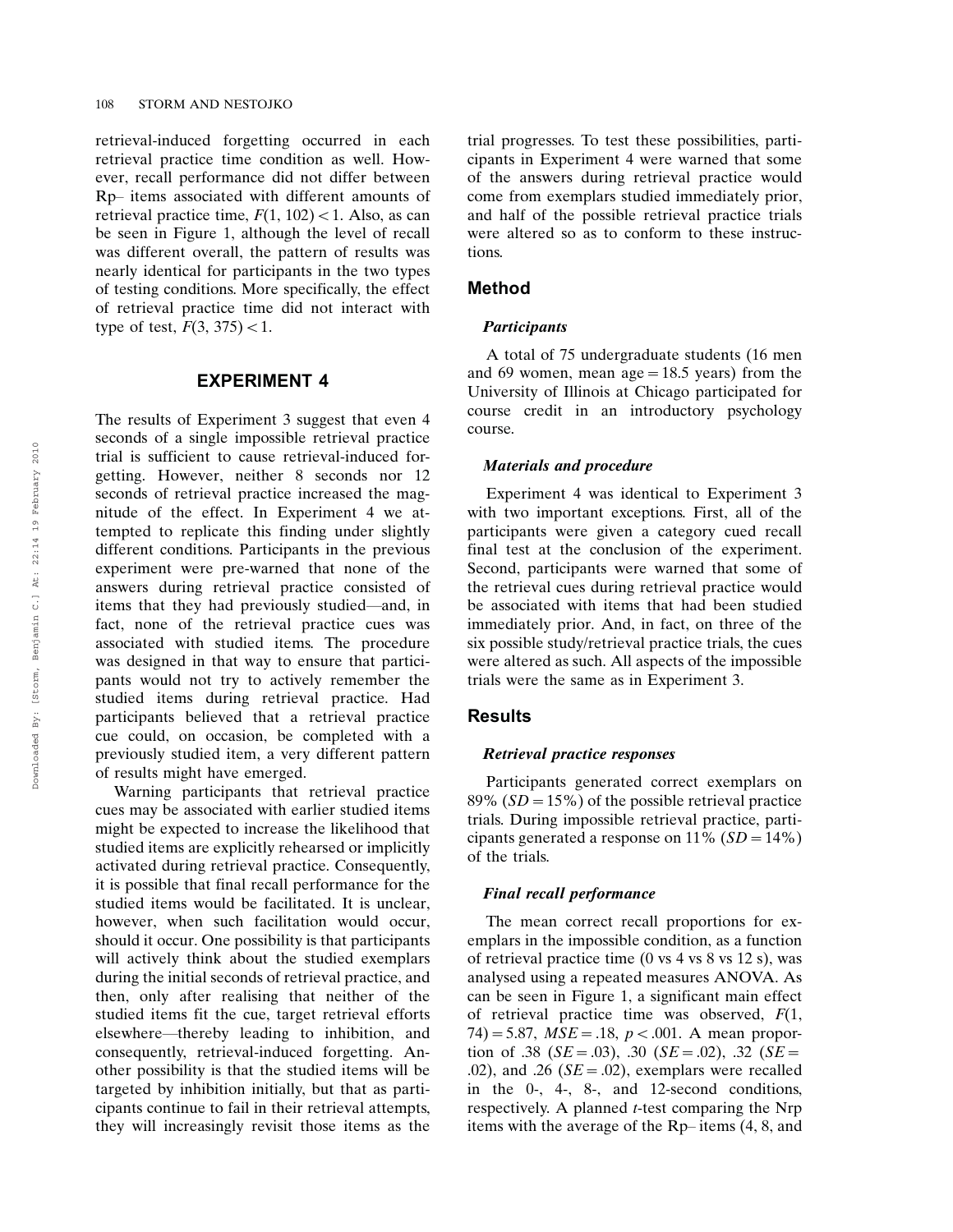12 s) confirmed that the retrieval-induced forgetting effect was significant,  $t(74) = 3.26$ ,  $p < .01$ , and additional t-tests confirmed that significant retrieval-induced forgetting occurred in each retrieval practice condition as well. Although the pattern of results was similar to that which was observed in Experiment 3, there were some important differences. Specifically, recall initially dropped after 4 seconds of retrieval practice, increased slightly after 8 seconds of retrieval practice, and then dropped again after 12 seconds of retrieval practice. Paired samples t-tests indicated significant forgetting effects after the initial 4 seconds,  $t(74) = 2.53$ ,  $p < .05$ , and after the final 4 seconds,  $t(74) = 2.20$ ,  $p < .05$ . The facilitation effect observed between 4 and 8 seconds of retrieval practice was not significant,  $t(74) < 1$ ,  $p > .05$ . Within-participants contrasts confirmed that both linear,  $F(1, 74) = 11.16$ ,  $MSE = .42$ ,  $p \le$ .05, and cubic,  $F(1, 74) = 4.28$ ,  $MSE = .13$ ,  $p < .05$ , trends were statistically significant.

# GENERAL DISCUSSION

The dynamics underlying human memory retrieval are not as straightforward as they might seem. In order to retrieve a target item from memory, one must have the capacity to suppress, or silence, non-target items in memory. Researchers have suggested that one way in which this is accomplished is through retrieval inhibition (Bjork et al., 1998; Bjork, 1989) or the executive control processes of inhibition (Anderson, 2003, 2005). Inappropriate or unwanted items in memory become activated by a retrieval cue, but are inhibited in order to facilitate the retrieval of a target item. In this sense, retrieval-induced forgetting reflects inhibitory processes that act as a means of facilitating retrieval, not as a consequence of retrieval. Consistent with this idea, the current investigation (across four experiments and 354 participants) clearly and convincingly demonstrates that even unsuccessful retrieval attempts can cause retrieval-induced forgetting.

Experiment 1 sought to replicate Storm et al.'s (2006) impossible retrieval practice paradigm using an item-by-item final cued recall test. We felt it was important to replicate the original effect using a different final test in order to rule out a methodological concern. The final test employed by Storm et al. involved presenting all of the test cues on a single sheet of paper, and giving participants 3 minutes to recall studied

exemplars associated with those cues. Owing to the prior difficulty associated with the impossible categories during retrieval practice, it is possible that participants were biased to avoid such categories in favour of categories that did not receive impossible retrieval practice. Thus, it is possible that the impaired recall observed in the impossible condition was not due to inhibition, but merely biased retrieval at the time of test. In Experiment 1 we employed an item-by-item final recall test that ensured that participants spent an equivalent amount of time attempting to recall an exemplar associated with each cue. The pattern of results was nearly identical to that which was observed by Storm et al. (2006). Significant retrieval-induced forgetting was found, and critically, the effect did not differ depending on whether retrieval practice was possible or impossible. The same results emerged when we employed a category cued recall test in Experiment 2.

Both possible and impossible retrieval practice are believed to cause forgetting through processes of inhibition. If this is the case, and if there exist differences in inhibitory capacity between individuals, then individuals who demonstrate larger effects of retrieval-induced forgetting from impossible retrieval practice should also demonstrate larger effects of retrieval-induced forgetting from possible retrieval practice. The results of Experiment 1 demonstrate just such a relationship. Participants demonstrating larger retrievalinduced forgetting effects in the impossible condition also demonstrated larger effects of retrieval-induced forgetting in the possible condition. These results suggest that there are individual differences in inhibition, and that the same mechanisms underlying forgetting owing to possible retrieval practice may underlie forgetting owing to impossible retrieval practice. Although also significant, a somewhat weaker relationship was observed in Experiment 2. It is possible that individual differences in inhibition are most readily observed when the effects of interference are reduced during the final test (i.e., using a categoryplus-stem-cued recall test instead of a categorycued recall test). Such a possibility would be consistent with arguments made by Anderson and Levy (2007) regarding the correlated costs and benefits of inhibition. If interference is more tightly controlled on the final test, individual differences in retrieval-induced forgetting may be more likely to result from individual differences in the executive control processes of inhibition.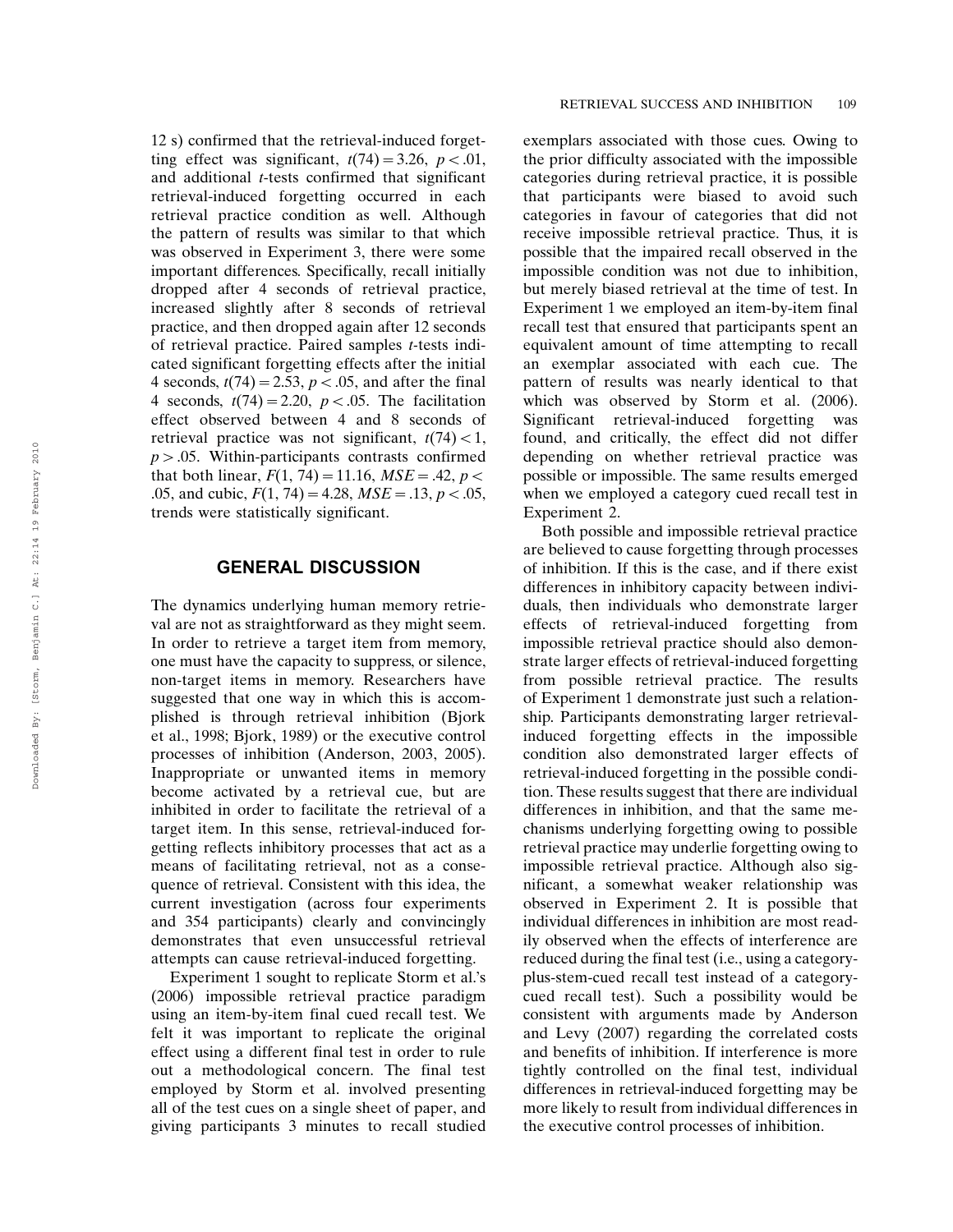Experiments 3 and 4 explored the time-course of forgetting during a single retrieval practice trial. In most studies of retrieval-induced forgetting participants are given between 4 and 10 seconds to retrieve  $Rp+$  items during retrieval practice. This time is often sufficient for participants to retrieve the correct exemplar and respond in writing, or vocally to the experimenter. To date, no studies have manipulated the amount of time in which participants engage in retrieval during a single trial. The reason for this is relatively straightforward: it is impossible to manipulate the amount of time participants take to retrieve an item on a given trial. Although experimenters may be able to manipulate the amount of time allotted for each trial, there is no way to dictate when and whether participants will complete a retrieval attempt. However, by employing the impossible paradigm, we were able to effectively manipulate the amount of time participants attempted to retrieve an item during retrieval practice. Because participants could not succeed during retrieval practice, the amount of time participants spent searching for an item associated with each impossible retrieval cue could be pre-determined.

The pattern of results that emerged from Experiment 3 was quite intriguing 4 seconds of retrieval practice led to significant retrieval-induced forgetting, but providing additional retrieval practice time did not increase the magnitude of the effect. In other words, spending 8 or 12 seconds attempting to retrieve an item from memory did not lead to more retrieval-induced forgetting than did spending 4 seconds attempting to retrieve an item from memory. This observation is somewhat surprising given that there are reasons to expect inhibitory control to be necessary during the entire duration of a retrieval practice trial. As such, one might have expected the amount of retrieval-induced forgetting to increase with retrieval practice time. The fact that it does not suggests that inhibition may act primarily during the initial seconds of a retrieval attempt in order to resolve interference, and that once interference is resolved, additional inhibition is either not elicited, or not effective at reducing later recall.

A somewhat different pattern of results was observed in Experiment 4. As in Experiment 3, the majority of the retrieval-induced forgetting effect occurred by 4 seconds. Unlike Experiment 3, however, final recall performance varied between the 4-, 8-, and 12-second retrieval practice conditions—increasing slightly between 4 and 8 seconds of retrieval practice, and then dropping significantly between 8 and 12 seconds of retrieval practice. This trend suggests that forgetting occurred at two points during the 12-second retrieval practice trials: first, during the initial 4 seconds; and second, during the final 4 seconds. One possible interpretation is that after failing to retrieve an exemplar during the initial seconds of a trial, participants attempt to revisit the studied exemplars, and that this re-activation led to an additional round of inhibition on those items. Such a dynamic would be more likely to occur in Experiment 4 than Experiment 3, as participants were warned that the answers to some of the retrieval practice trials would consist of previously studied items.

Another difference between the results of Experiment 3 and Experiment 4 is that the total amount of retrieval-induced forgetting observed after 12 seconds of retrieval practice in Experiment 4 (12%) was nearly twice that which was observed in Experiment 3 (6%). That more forgetting was observed in Experiment 4 might seem counterintuitive. After all, it was in Experiment 4 that participants were warned that a studied item would be the correct answer on a subset of the retrieval practice trials. It seems reasonable to assume that participants given such a warning would explicitly or implicitly activate the previously studied exemplars, thereby facilitating, not inhibiting, their later recall. However, the finding that previously studied exemplars are more impaired under this condition is consistent with the competition-dependence assumption of the inhibitory account of retrieval-induced forgetting (e.g., Anderson et al., 1994; Shivde & Anderson, 2001; Storm et al., 2007). Utilising the list-method directed forgetting paradigm, Storm et al. (2007) found that to-be-remembered items suffered from significantly more retrieval-induced forgetting than to-be-forgotten items. Warning participants that studied items will never be answers during retrieval practice may prevent those items from competing during retrieval practice (making them akin to to-be-forgotten items), and therefore protecting those items from inhibition. Likewise, warning participants that studied items may sometimes serve as answers during retrieval practice may exacerbate the extent to which those items compete during retrieval practice, and therefore increase the extent to which they are targeted by inhibition.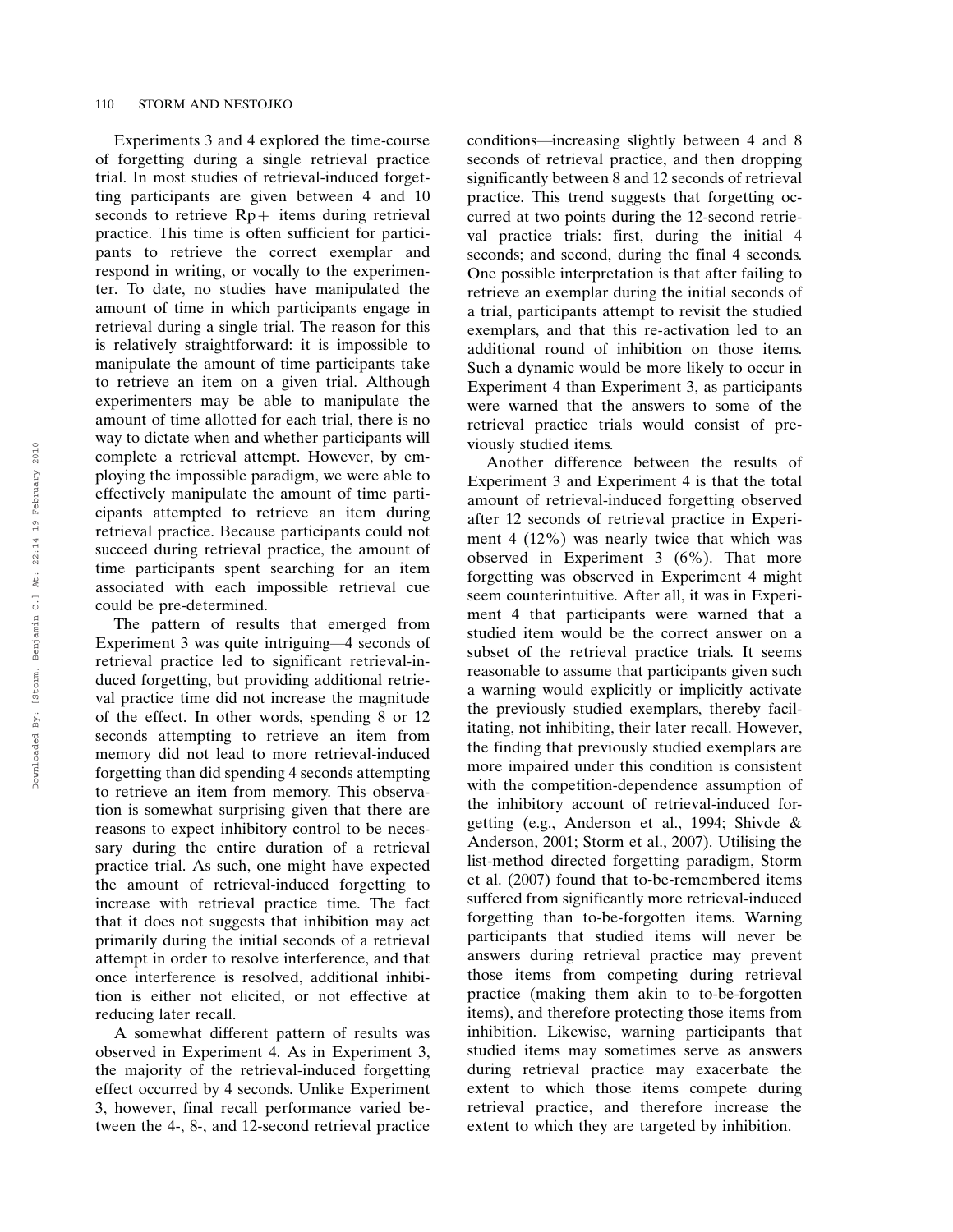Finally, it is worth noting that retrieval-induced forgetting was observed after only a single retrieval practice trial. In contrast to our current results, three studies have employed a single retrieval practice trial condition as part of their design (Johnson & Anderson, 2004; Levy et al., 2007; Shivde & Anderson, 2001), and each of those studies observed facilitation after a single retrieval practice trial, followed by an increasingly large effect of forgetting following additional retrieval practice trials. Shivde and Anderson (2001) argued that an activation/inhibition balance determines when items will and will not demonstrate forgetting. Essentially, the retrieval practice cue first activates information related to the target, and inhibition initiates to counteract the activation of related, non-target information. It is possible that in some cases inhibition does not immediately outweigh initial activation and, as a consequence, the competing responses remain strengthened after only a single retrieval practice trial. It is not clear why we observed a different pattern of results here. In both Experiments 3 and 4, strong and reliable effects of retrieval-induced forgetting were observed after only a single retrieval practice trial. Clearly multiple retrieval practice trials are not necessary to cause retrieval-induced forgetting.

# Implications for theoretical accounts of retrieval-induced forgetting

The inhibitory account of retrieval-induced forgetting contends that non-practised items are forgotten because they interfere during retrieval practice, and are therefore targeted by inhibition. Interference-based accounts contend that nonpractised items are forgotten because retrieval practice strengthens practised items, thereby causing them to interfere with the recall of nonpractised items at the time of the final test. The finding that unsuccessful retrieval practice leads to the same amount of forgetting as successful retrieval practice fits nicely with the inhibitory account, and poses serious problems for the interference account. After all, if nothing is retrieved during retrieval practice, nothing is strengthened, and therefore nothing should interfere with the recall of non-practised items. According to the inhibitory account, inhibition occurs during retrieval practice so as to facilitate the retrieval of practised items, and thus the forgetting that occurs as a consequence of that inhibition should occur regardless of whether retrieval practice eventually succeeds or fails. In this sense the current findings clearly support the strength-independent assumption of the inhibitory account of retrieval-induced forgetting (e.g., Anderson et al., 2000; Bäuml, 2002).

One might argue that although retrieval may fail during impossible retrieval practice, surely something is strengthened. For example, perhaps participants are failing to come up with correct responses, but they are still coming up with some type of responses, and those responses might be blocking recall at test. Two arguments can be made against this possibility. First, participants who provide more responses during impossible retrieval practice—regardless of the appropriateness of their responses—do not show larger effects of retrieval-induced forgetting than participants who provide fewer responses during impossible retrieval practice. Such a relationship was not observed by Storm et al. (2006), and such a relationship was not observed in any of the four experiments reported here. Second, there is every reason to believe that if participants were to explicitly retrieve or implicitly activate any responses during impossible retrieval practice, it would be the items that they had just previously studied, not items that had not been studied. As such, the later recall of non-practised items would seem more likely to benefit from impossible retrieval practice than be impaired by it.

Proponents of the inhibitory account have often assumed that retrieval-induced forgetting is retrieval-specific—that studying  $Rp +$  items during what is normally retrieval practice, or strengthening  $Rp +$  items in some other way, is not sufficient to cause retrieval-induced forgetting (see e.g., Anderson, 2003, 2005; Bjork et al., 1998; Levy & Anderson, 2002). Rather than contradict this assumption, the current results suggest a slight amendment. It is not the retrieval per se that causes inhibition, it is the retrieval attempt that sets the stage for inhibition to occur. Inhibitory processes function to resolve interference, and such processes appear to be just as active during unsuccessful retrieval as they are during successful retrieval.

Recent research examining theoretical accounts of retrieval-induced forgetting has focused predominately on evidence for and against cue-independence. And although there have been many successful demonstrations of cue-independence (e.g., Anderson & Bell, 2001; Anderson & Spellman, 1995; Aslan et al., 2007;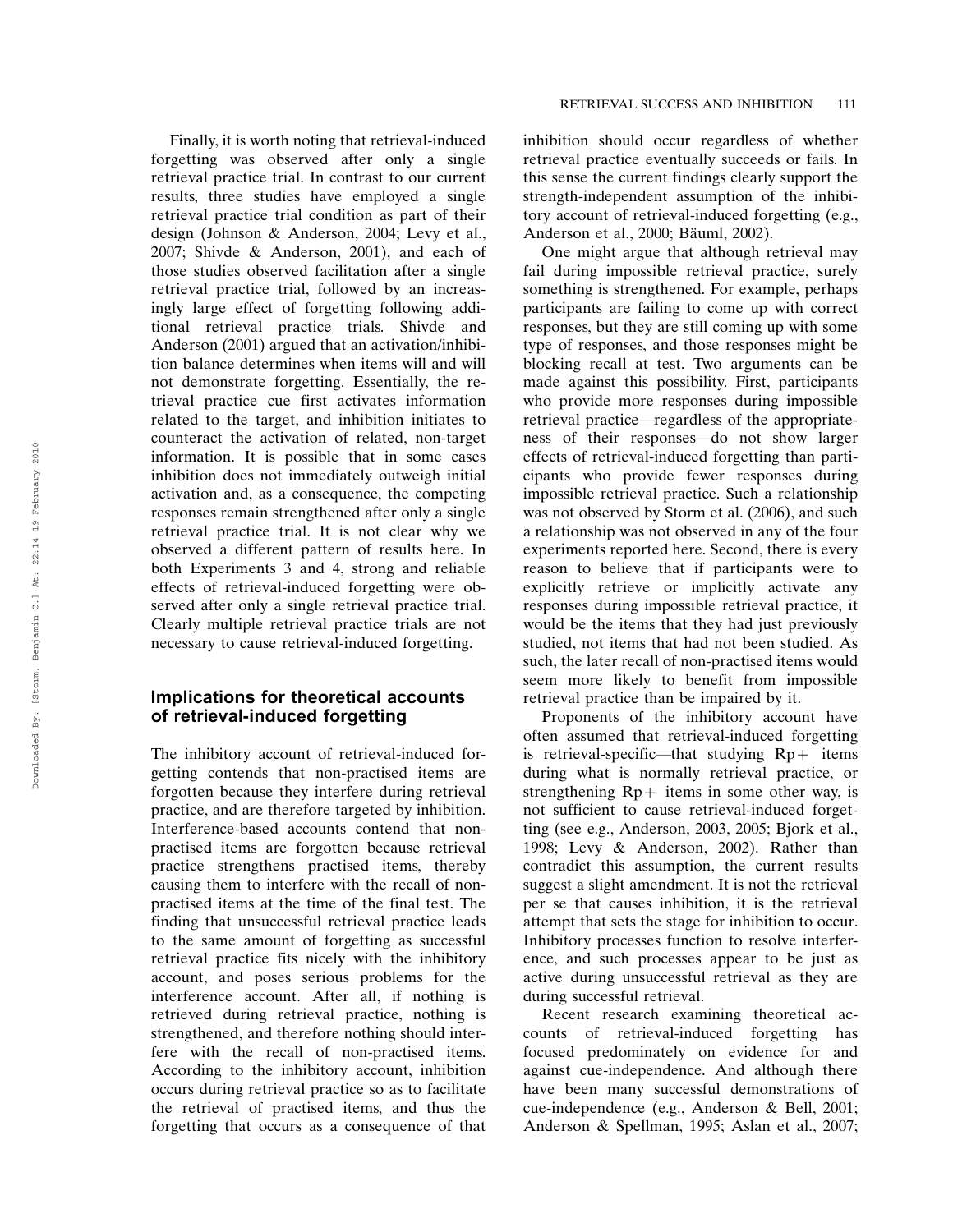Levy et al., 2007; MacLeod & Saunders, 2005; Shivde & Anderson, 2001), there have also been failures (Camp et al., 2005, 2007; Perfect, Stark, Tree, Ahmed, & Hutter, 2004; Williams & Zacks, 2001). Some have questioned whether independent cues are even truly independent (see e.g., Camp, Pecher, Schmidt, & Zeelenberg, in press). However, we feel that evidence supporting the inhibitory account of retrieval-induced forgetting does not start and end with cue independence. In fact, the results of the current study—and the results of other studies demonstrating strengthindependence and competition-dependence provide unique and compelling evidence in favour of the inhibitory account as well. Many researchers remain sceptical of inhibition's role in human memory (see e.g., MacLeod, Dodd, Sheard, Wilson, & Bibi, 2003), making it all the more important to develop multiple and complementary lines of evidence supporting that role.

Finally, the current findings have important implications for understanding the time-course of forgetting during a single retrieval attempt. Until now, researchers have been unable to manipulate the amount of time in which participants attempt to retrieve an item during retrieval practice. The results of Experiment 3 suggest a negatively accelerated function such that inhibition may have a substantial impact during the initial seconds of a retrieval practice trial, and then increasingly less of an impact as the trial continues. Several possibilities may account for this function. One possibility is that participants engage in a less and less effortful retrieval search as a given trial goes on. In other words, they start to give up. Another possibility is that the inhibition that takes place during the initial seconds of a trial effectively inhibits the items that are going to interfere, thereby eliminating the need for inhibition during subsequent seconds of that trial. Either way, clearly most of the forgetting that was to take place on a given retrieval practice trial took place during the initial seconds of that trial.

However, as suggested by the results of Experiment 4, there may be conditions in which the magnitude of a retrieval-induced forgetting effect does increase with retrieval practice time. In Experiment 4 participants were warned that the accurate response to some of the retrieval practice cues would consist of a previously studied exemplar. It is possible that this warning exacerbated the extent to which the studied exemplars competed with retrieval efforts, thereby causing the studied exemplars to continue to interfere with retrieval practice beyond the initial 4 seconds of a given trial. Thus, whether the magnitude of a retrieval-induced forgetting effect continues to increase with retrieval practice time may depend on the amount of competition provided by non-practised items. It should be noted, however, that the opportunity for additional inhibition—and thus additional forgetting—is only available when retrieval practice fails to initially succeed. Presumably, once retrieval is successful, retrieval efforts cease, and inhibition is no longer necessary. In this sense, it is possible that retrieval failure—and, more generally, retrieval difficulty—has the power to augment effects of retrieval-induced forgetting.

## Concluding comment

In memory research, that which is not retrieved is just as important as that which is retrieved. When we retrieve a particular item or set of items from memory, we are effectively neglecting, or remaining silent, to other items in memory. And as work on retrieval-induced forgetting has shown, this silence can have important implications for longterm memory. The current study adds an additional dimension of silence to the discussiondemonstrating that neglecting items not only leads to forgetting when retrieval succeeds, but when retrieval fails. That retrieval success is not a necessary condition to cause forgetting provides strong support for the inhibitory account of retrieval-induced forgetting. Moreover, it provides researchers with a new and powerful tool for studying the role of inhibitory processes in retrieval. By making retrieval practice impossible, researchers have the ability to explore dynamics (such as retrieval practice time) that would otherwise be impossible.

# REFERENCES

- Anderson, J. R. (1983). The architecture of cognition. Cambridge, MA: Harvard University Press.
- Anderson, M. C. (2003). Rethinking interference theory: Executive control and the mechanisms of forgetting. Journal of Memory and Language, 49, 415-445.
- Anderson, M. C. (2005). The role of inhibitory control in forgetting unwanted memories: A consideration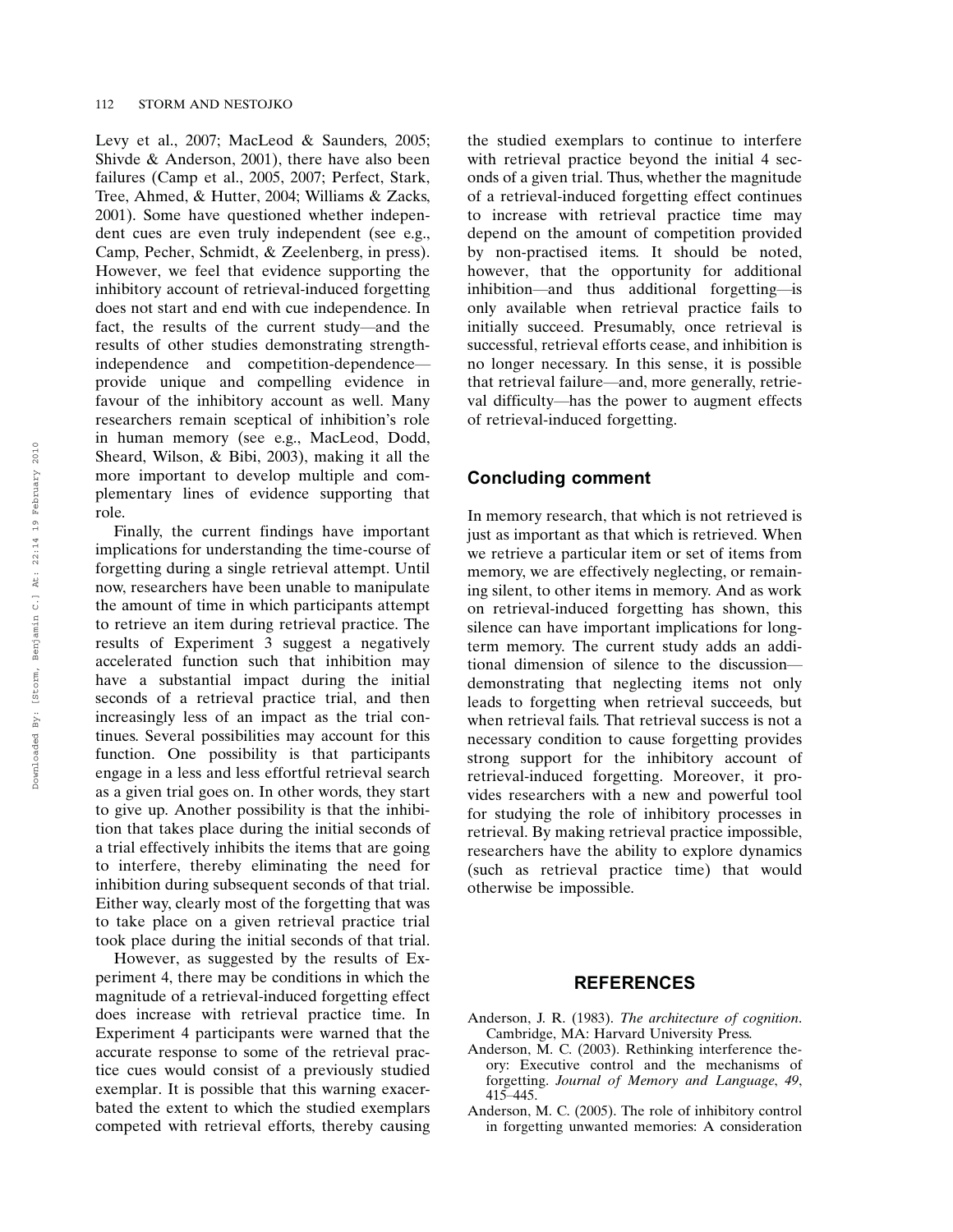of three methods. In C. MacLeod & B. Uttl (Eds.), Dynamic cognitive processes (pp. 159-190). Tokyo: Springer-Verlag.

- Anderson, M. C., & Bell, T. (2001). Forgetting our facts: The role of inhibitory processes in the loss of propositional knowledge. Journal of Experimental Psychology: General, 130, 544-570.
- Anderson, M. C., Bjork, E. L., & Bjork, R. A. (2000). Retrieval-induced forgetting: Evidence for a recall specific mechanism. Psychonomic Bulletin & Review, 7, 522-530.
- Anderson, M. C., Bjork, R. A., & Bjork, E. L. (1994). Remembering can cause forgetting: Retrieval dynamics in long-term memory. Journal of Experimental Psychology: Learning, Memory, & Cognition, 20, 1063-1087.
- Anderson, M. C., & Levy, B. J. (2007). Theoretical issues in inhibition: Insights from research on human memory. In D. Gorfein & C. MacLeod (Eds.), Inhibition in cognition (pp. 81-102). Washington, DC: American Psychological Association.
- Anderson, M. C., & Spellman, B. A. (1995). On the status of inhibitory mechanisms in cognition: Memory retrieval as a model case. Psychological Review, 102, 68-100.
- Aslan, A., Bäuml, K-H, & Pastotter, B. (2007). No inhibitory deficit in older adults' episodic memory. Psychological Science, 18, 72-28.
- Barnier, A. J., Hung, L., & Conway, M. A. (2004). Retrieval-induced forgetting of emotional and unemotional autobiographical memories. Cognition and Emotion, 18, 457-477.
- Bäuml, K-H (2002). Semantic generation can cause episodic forgetting. Psychological Science, 13, 356-360.
- Bjork, E. L., Bjork, R. A., & Anderson, M. C. (1998). Varieties of goal directed forgetting. In J. M. Golding & C. M. MacLeod (Eds.), Intentional forgetting: Interdisciplinary approaches (pp. 103-137). Hillsdale, NJ: Lawrence Erlbaum Associates Inc.
- Bjork, R. A. (1975). Retrieval as a memory modifier. In R. Solso (Ed.), Information processing and cognition: The Loyola Symposium (pp. 123-144). Hillsdale, NJ: Lawrence Erlbaum Associates Inc.
- Bjork, R. A. (1989). Retrieval inhibition as an adaptive mechanism in human memory. In H. L. Roediger & F. I. M. Craik (Eds.), Varieties of memory and consciousness: Essays in honour of Endel Tulving (pp. 309-330). Hillsdale, NJ: Lawrence Erlbaum Associates Inc.
- Camp, G., Pecher, D., & Schmidt, H. G. (2005). Retrieval-induced forgetting in implicit memory tests: The role of awareness. Psychonomic Bulletin & Review, 12, 490-494.
- Camp, G., Pecher, D., & Schmidt, H. G. (2007). No retrieval-induced forgetting using item-specific cues: Evidence against a general inhibitory account. Journal of Experimental Psychology: Learning, Memory, & Cognition, 33(5), 950-958.
- Camp, G., Pecher, D., Schmidt, H. G., & Zeelenberg, R. (in press). Are independent probes truly independent? Journal of Experimental Psychology: Learning, Memory, & Cognition.
- Carroll, M., Campbell-Ratcliffe, J., Murnane, H., & Perfect, T. (2007). Retrieval-induced forgetting in educational contexts: Monitoring, expertise, text integration, and test format. European Journal of Cognitive Psychology, 19, 580-606.
- Ciranni, M. A., & Shimamura, A. P. (1999). Retrievalinduced forgetting in episodic memory Memory. Journal of Experimental Psychology: Learning, Memory, & Cognition, 25, 1403-1414.
- Johnson, S. K., & Anderson, M. C. (2004). The role of inhibitory control in forgetting semantic knowledge. Psychological Science, 15, 448-453.
- Landauer, T. K., & Bjork, R. A. (1978). Optimum rehearsal patterns and name learning. In M. M. Gruneberg, P. E. Morris, & R. N. Sykes (Eds.), Practical aspects of memory. New York: Academic Press.
- Levy, B. J., & Anderson, M. C. (2002). Inhibitory processes and the control of memory retrieval. Trends in Cognitive Sciences, 6, 299-305.
- Levy, B. J., McVeigh, N. D., Marful, A., & Anderson, M. C. (2007). Inhibiting your native language: The role of retrieval-induced forgetting during second language acquisition. Psychological Science, 18, 29-34.
- Loftus, E. F. (1973). Activation of semantic memory. American Journal of Psychology, 86, 331-337.
- MacLeod, C. M., Dodd, M. D., Sheard, E. D., Wilson, D. E., & Bibi, U. (2003). In opposition to inhibition. In B. H. Ross (Ed.), The psychology of learning and motivation (Vol. 43, pp. 163-214). San Diego, CA: Academic Press.
- MacLeod, M. D. (2002). Retrieval-induced forgetting in eyewitness memory: Forgetting as a consequence of remembering. Applied Cognitive Psychology, 16, 135-149.
- MacLeod, M. D., & Saunders, J. (2005). The role of inhibitory control in the production of misinformation effects. Journal of Experimental Psychology: Learning, Memory, and Cognition, 31, 964-979.
- Perfect, T. J., Stark, L-J., Tree, J. J., Moulin, C. J. A., Ahmed, L., & Hutter, R. (2004). Transfer appropriate forgetting: The cue-dependent nature of retrieval-induced forgetting. Journal of Memory and Language, 51, 399-417.
- Phenix, T. L., & Campbell, J. I. D. (2004). Effects of multiplication practice on product verification: Integrated structures model or retrieval-induced forgetting. Memory & Cognition, 32, 324-335.
- Roediger, H. L. III. (1978). Recall as a self-limiting process. Memory & Cognition, 6, 54-63.
- Roediger, H. L. III, & Karpicke, J. D. (2006). The power of testing memory: Basic research and implications for educational practice. Perspectives on Psychological Science, 1, I181-210.
- Shaw, J. S., Bjork, R. A., & Handal, A. (1995). Retrieval-induced forgetting in an eyewitnessmemory paradigm. Psychonomic Bulletin & Review, 2, 249-253.
- Shivde, G., & Anderson, M. C. (2001). The role of inhibition in meaning selection: Insights from retrieval-induced forgetting. In D. Gorfein (Ed.), On the consequences of meaning selection: Perspectives on resolving lexical ambiguity (pp. 175-190).